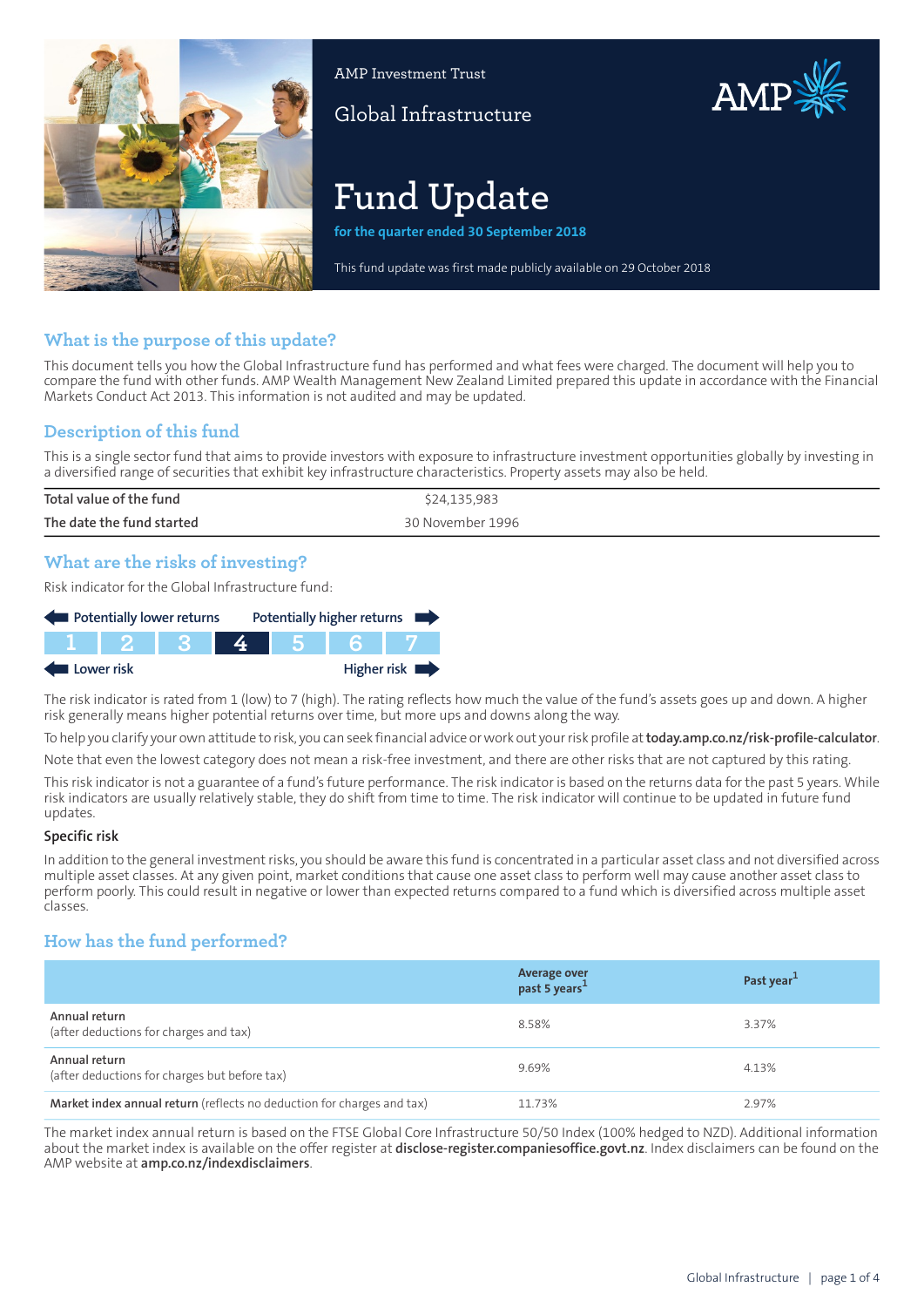#### **Annual return graph**



Return

This shows the return after fund charges and tax for each of the last 10 years ending 31 March. The last bar shows the average annual return for the last 10 years, up to 30 September 2018.

**Important:** This does not tell you how the fund will perform in the future.

Returns in this update are after tax at the highest prescribed investor rate (PIR) of tax for an individual New Zealand resident. Your tax may be lower.

## **What fees are investors charged?**

Investors in the Global Infrastructure fund are charged fund charges. In the year to 31 March 2018 these were:

|                                             | % of net asset value                                                     |
|---------------------------------------------|--------------------------------------------------------------------------|
| Total fund charges <sup>2</sup>             | $2.25%$ *                                                                |
| Which are made up of -                      |                                                                          |
| Total management and administration charges | 2.25%                                                                    |
| Including -                                 |                                                                          |
| Manager's basic fee                         | 1.86%                                                                    |
| Other management and administration charges | 0.39%                                                                    |
| Total performance-based fees                | $0.00\%$                                                                 |
| <b>Other charges</b>                        | Dollar amount per investor or description<br>of how charge is calculated |
| <b>NIL</b>                                  |                                                                          |

\* Based on a decrease in administration costs and expenses, the Manager estimates that the total fund charges for the next scheme year will be 2.06% of the net asset value.

Investors may also be charged individual action fees for specific actions or decisions (for example, for withdrawing from or switching funds). See the 'fees and other charges' document on the entry relating to the offer of interests in the AMP Investment Trust maintained on the offer register (**[disclose-register.companiesoffice.govt.nz](https://disclose-register.companiesoffice.govt.nz/)**) for more information about those fees.

Small differences in fees and charges can have a big impact on your investment over the long term.

## **Example of how this applies to an investor**

Craig had \$10,000 in the fund at the start of the year and did not make any further contributions. At the end of the year, Craig received a return after fund charges were deducted of \$337.00 (that is 3.37% of his initial \$10,000). Craig also paid \$0.00 in other charges. This gives Craig a total return after tax of \$337.00 for the year.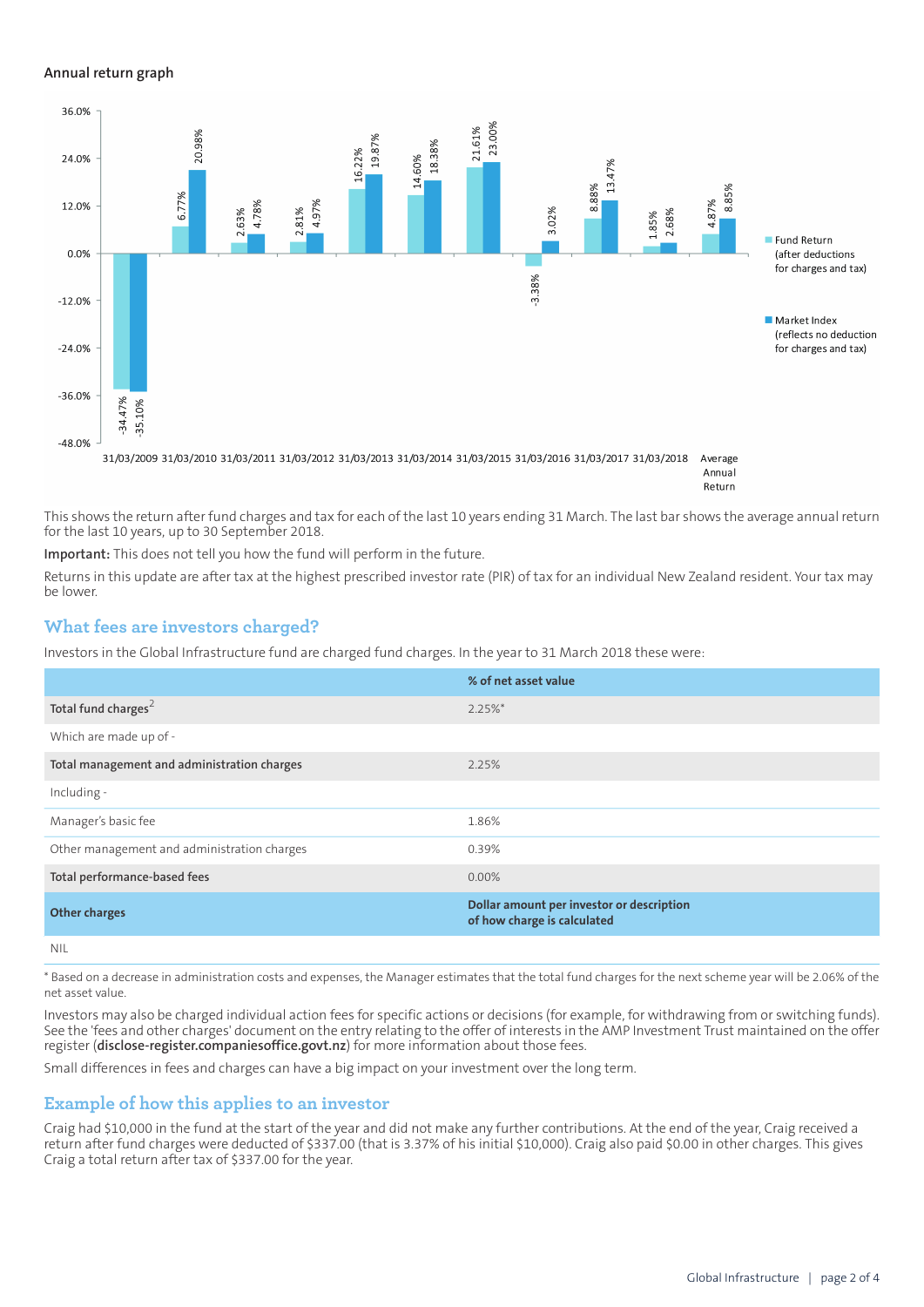## **What does the fund invest in?**

## **Actual investment mix<sup>3</sup>**

This shows the types of assets that the fund invests in.



## **Target investment mix**

This shows the mix of assets that the fund generally intends to invest in.

| <b>Asset Type</b>            | <b>Allocation</b> |
|------------------------------|-------------------|
| Cash and cash equivalents    | $0.00\%$          |
| New Zealand fixed interest   | $0.00\%$          |
| International fixed interest | 0.00%             |
| Australasian equities        | 0.00%             |
| International equities       | 100.00%           |
| Listed property              | 0.00%             |
| Unlisted property            | $0.00\%$          |
| Commodities                  | 0.00%             |
| Other                        | 0.00%             |

## **Top 10 investments<sup>3</sup>**

|    | <b>Name</b>                     | Percentage<br>of fund<br>net assets | <b>Asset Type</b>      | Country       | <b>Credit rating</b><br>(if applicable) |
|----|---------------------------------|-------------------------------------|------------------------|---------------|-----------------------------------------|
| 1  | NextEra Energy Inc              | 5.47%                               | International equities | United States | N/A                                     |
| 2  | American Tower Corp             | 4.05%                               | International equities | United States | N/A                                     |
| 3  | Enbridge Inc                    | 3.69%                               | International equities | Canada        | N/A                                     |
| 4  | Crown Castle International Corp | 3.10%                               | International equities | United States | N/A                                     |
| 5  | Union Pacific Corp              | 2.97%                               | International equities | United States | N/A                                     |
| 6  | Norfolk Southern Corp           | 2.85%                               | International equities | United States | N/A                                     |
|    | Kinder Morgan Inc               | 2.55%                               | International equities | United States | N/A                                     |
| 8  | FirstEnergy Corp                | 2.48%                               | International equities | United States | N/A                                     |
| 9  | Atmos Energy Corp               | 2.47%                               | International equities | United States | N/A                                     |
| 10 | American Water Works Co Inc.    | 2.38%                               | International equities | United States | N/A                                     |

The top 10 investments make up 32.01% of the fund.